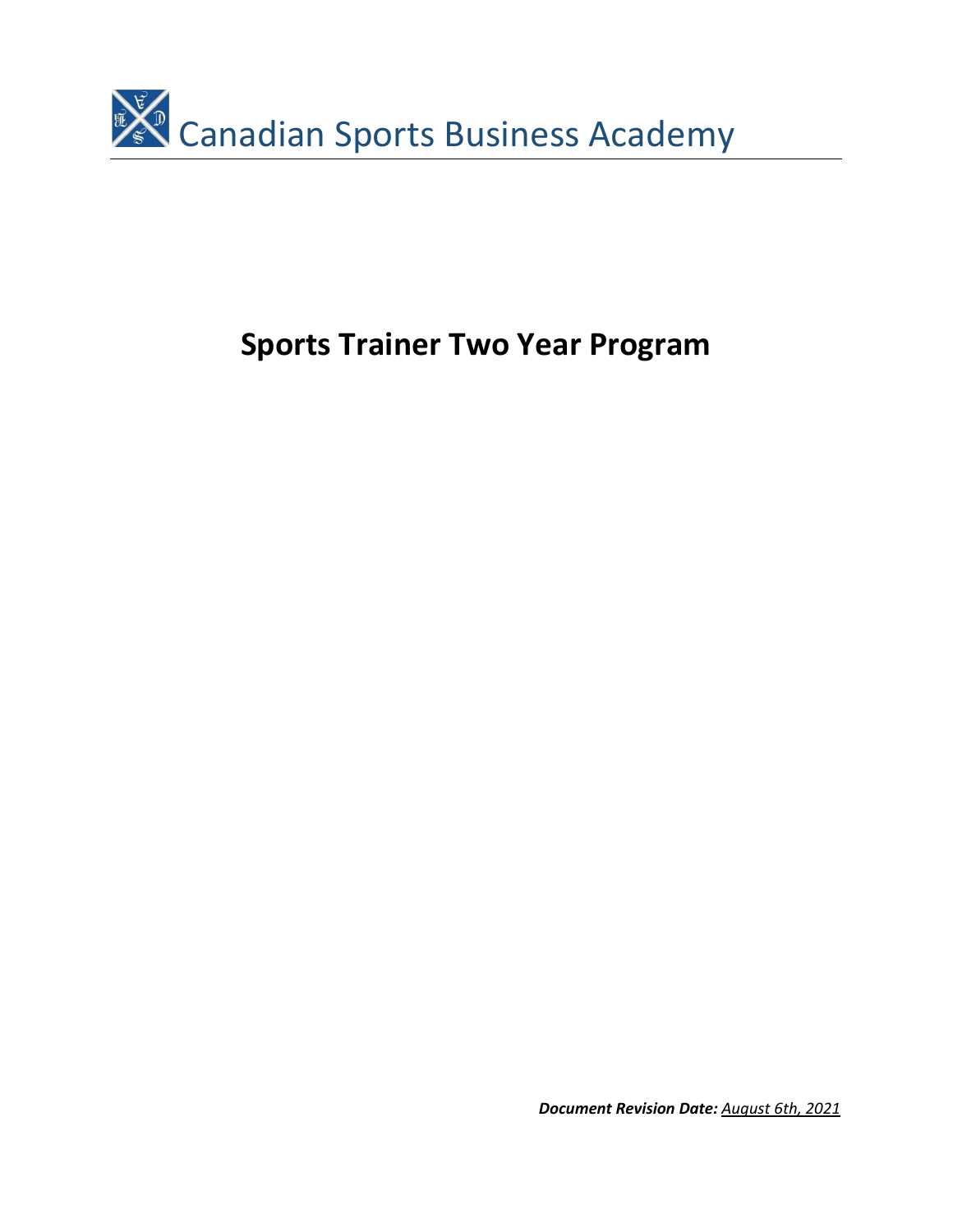### Canadian Sports Business Academy Sports Trainer Program – Program Guide

# **Program Purpose**

## **Program Length**

Two years with four semesters per year.

Semester 1: May to July

Semester 2: August to October

Semester 3: November to January

Semester 4: February to March

## **Program Description**

This combined skills program is to prepare international students for an exciting career as a sports trainer and promote English language development. Focused English language training and academic preparation will prepare the student to communicate effectively and write the various external certification exams. Year 1 focuses on applied leadership, fitness, technical skill development and wilderness first aid. Year 2 takes those topics to a deeper level, with advanced biomechanics, in-depth sports leadership, and program design.

# **Program Learning Outcomes**

- 1. Develop the ability to make nutrition, risk management, and health programming choices that positively impact health and fitness.
- 2. Use critical thinking and the application of fitness principles for athletic self-correction to improve performance and reduce risk of injury.
- 3. Develop skills of performance analysis to detect and correct errors and to improve overall athletic performance.
- 4. Understand how to safely and effectively use resistance equipment.
- 5. Develop leadership skills and professionalism necessary for management and business ownership.
- 6. Develop skills for the prevention and treatment of common sports-related injuries.
- 7. Develop ability to design advanced performance programs.
- 8. Develop relational and communication skills required for effective leadership.
- 9. Develop English reading, writing, and verbal skills.

# **Admission Requirements**

- 1. Must meet all the following;
	- a. IELTs 4.0 or equivalent
	- b. Completion of high school (or equivalent)
- 2. Or meet the following;
	- a. Completion of Sport Trainer One Year Program in Canadian Sports Business Academy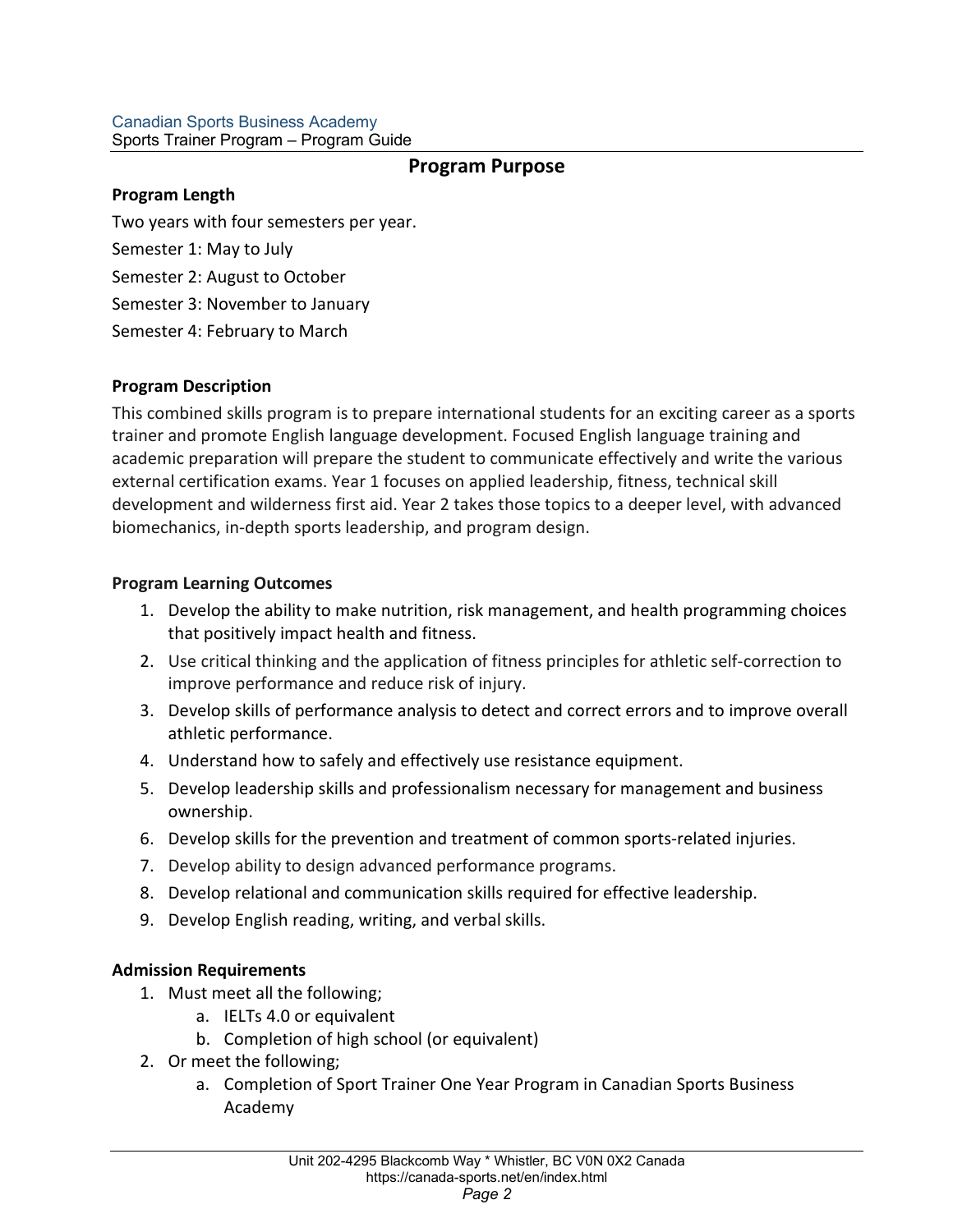# **Course Overview**

## **Sports Trainer Two Year Courses – Year 1**

|                                                          | Course              |                                              | <b>Hours</b>                |                 |                           |              |
|----------------------------------------------------------|---------------------|----------------------------------------------|-----------------------------|-----------------|---------------------------|--------------|
|                                                          | <b>Number</b>       | <b>Course Name</b>                           | Theory<br>Course            | <b>ESL</b>      | <b>Work</b><br>Experience | <b>Total</b> |
| <b>Semes</b><br>ter 1<br>May -<br>July                   | CORE110             | English as a Second Language (ESL)           | 60                          |                 |                           | 60           |
|                                                          | CORE111             | <b>Foundations of Health and Fitness</b>     | 20                          | 10 <sup>1</sup> |                           | 30           |
|                                                          | CORE112             | Introduction to Biomechanics                 | 20                          | 10 <sup>1</sup> | $\overline{\phantom{a}}$  | 30           |
|                                                          | CORE113             | Foundations of Sports Leadership             | 35                          | 10 <sup>1</sup> | $\overline{a}$            | 45           |
|                                                          | SPTR <sub>115</sub> | Anatomy                                      | 15                          | 10              | $\overline{a}$            | 25           |
|                                                          | SPTR <sub>117</sub> | Foundations of Sports Management, Level      | 65                          | 15              |                           | 80           |
|                                                          |                     |                                              | <b>Total Semester Hours</b> |                 |                           | 270          |
| <b>Semes</b><br>ter <sub>2</sub><br>Aug -<br><b>Sept</b> | CORE120             | English as a Second Language (ESL)           | 75                          |                 |                           | 75           |
|                                                          | CORE <sub>121</sub> | <b>Wilderness First Aid</b>                  | 20                          |                 |                           | 20           |
|                                                          | CORE122             | Resistance Training and Program Design       | 40                          | 5               | $\overline{a}$            | 45           |
|                                                          | CORE123             | Applied Sports Leadership                    | 35                          | 10              |                           | 45           |
|                                                          | SPTR <sub>125</sub> | Growth & Development of Human<br>Movement    | 15                          | 10              | $\blacksquare$            | 25           |
|                                                          | SPTR <sub>127</sub> | <b>Assistant Trainer Practicum *</b>         |                             |                 | 60                        | 60           |
|                                                          |                     |                                              | <b>Total Semester Hours</b> |                 |                           | 270          |
| <b>Semes</b><br>ter <sub>3</sub><br>Nov-<br>Jan          | CORE130             | English as a Second Language (ESL)           | 45                          |                 |                           | 45           |
|                                                          | SPTR <sub>131</sub> | Care and Prevention of Athletic Injuries     | 45                          |                 | L,                        | 45           |
|                                                          | CORE132             | Resistance Training and Program Design       | 15                          |                 |                           | 15           |
|                                                          | CORE133             | Media Production                             | 30                          |                 |                           | 30           |
|                                                          | SPTR <sub>136</sub> | Sports Conditioning and Program Design       | 40                          | 5               | $\overline{\phantom{0}}$  | 45           |
|                                                          | SPTR <sub>137</sub> | Foundations of Sports Management, Level<br>2 | 55                          | 5               |                           | 60           |
|                                                          | SPTR <sub>138</sub> | Self-Directed Certification                  | 25                          | 5               | $\overline{a}$            | 30           |
|                                                          |                     |                                              | <b>Total Semester Hours</b> |                 |                           | 270          |
|                                                          | CORE140             | English as a Second Language (ESL)           | 30                          |                 |                           | 30           |
| <b>Semes</b><br>ter 4<br>Feb-<br>Mar                     | CORE142             | Resistance Training and Program Design       | 15                          |                 |                           | 15           |
|                                                          | SPTR <sub>144</sub> | <b>Sports Business Foundations</b>           | 20                          | 5               | L,                        | 25           |
|                                                          | SPTR <sub>146</sub> | Sports Conditioning and Program Design       | 40                          | 5               | $\blacksquare$            | 45           |
|                                                          | SPTR <sub>147</sub> | Foundation of Sports Management, Level 3     | 50                          | 5               |                           | 55           |
|                                                          | SPTR <sub>148</sub> | Self-Directed Study, Level 1                 | 55                          | 5               |                           | 60           |
|                                                          |                     |                                              | <b>Total Semester Hours</b> |                 |                           | 230          |

Year 1 - Total Hours: 1040

.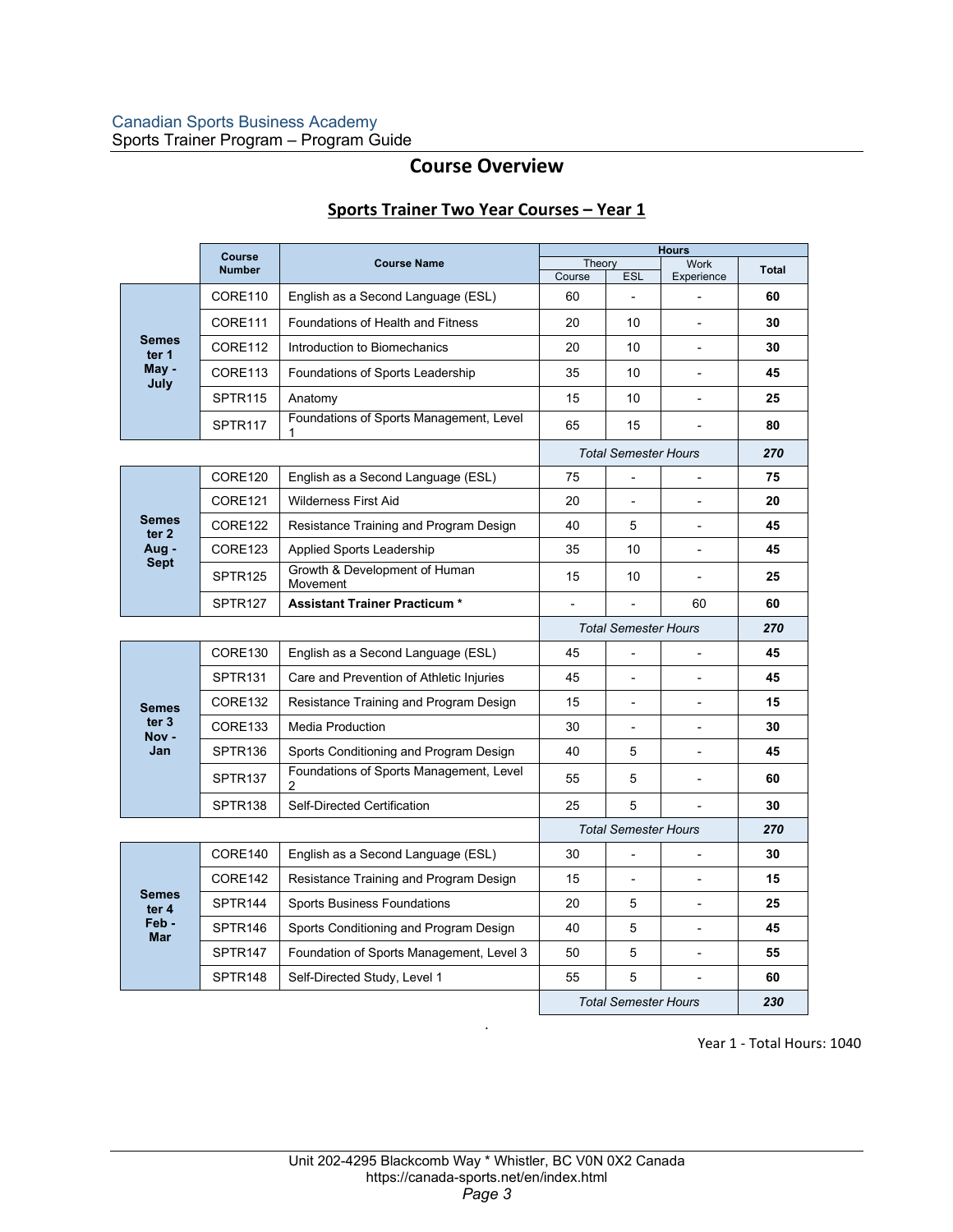## Canadian Sports Business Academy

Sports Trainer Program – Program Guide

|                                                   | Course<br><b>Number</b> | <b>Course Name</b>                       | <b>Hours</b>                |                |                          |              |  |
|---------------------------------------------------|-------------------------|------------------------------------------|-----------------------------|----------------|--------------------------|--------------|--|
|                                                   |                         |                                          | Theory                      |                | <b>Work</b><br>Experienc | <b>Total</b> |  |
|                                                   |                         |                                          | Course                      | ESL            | e                        |              |  |
| <b>Semes</b><br>ter <sub>5</sub><br>May -<br>July | CORE250                 | English as a Second Language (ESL)       | 60                          |                |                          | 60           |  |
|                                                   | CORE251                 | Applied Health and Fitness               | 20                          | 10             |                          | 30           |  |
|                                                   | CORE252                 | <b>Applied Sports Biomechanics</b>       | 20                          | 10             |                          | 30           |  |
|                                                   | CORE253                 | Applied Sports Leadership                | 35                          | 10             |                          | 45           |  |
|                                                   | SPTR <sub>255</sub>     | <b>Advanced Anatomy</b>                  | 15                          | 10             |                          | 25           |  |
|                                                   | SPTR <sub>257</sub>     | Foundation of Sports Management, Level 4 | 65                          | 15             | $\overline{\phantom{0}}$ | 80           |  |
|                                                   |                         |                                          | <b>Total Semester Hours</b> | 270            |                          |              |  |
| Semes<br>ter <sub>6</sub><br>Aug -<br><b>Sept</b> | CORE260                 | English as a Second Language (ESL)       | 75                          | $\blacksquare$ |                          | 75           |  |
|                                                   | CORE263                 | Applied Sports Leadership                | 35                          | 10             |                          | 45           |  |
|                                                   | SPTR268                 | Self-Directed Study, Level 2             | 25                          | 5              |                          | 30           |  |
|                                                   | SPTR <sub>269</sub>     | Co-operative Work Experience *           | 5                           | 5              | 110                      | 120          |  |
|                                                   |                         |                                          | <b>Total Semester Hours</b> | 270            |                          |              |  |
| Semes<br>ter 7<br>Nov -<br>Jan                    | CORE270                 | English as a Second Language (ESL)       | 45                          |                |                          | 45           |  |
|                                                   | SPTR274                 | Applied Sports Business, Level 1         | 15                          | 5              |                          | 20           |  |
|                                                   | SPTR278                 | Self-Directed Study, Level 3             | 55                          | 5              |                          | 60           |  |
|                                                   | SPTR279                 | Co-operative Work Experience*            | 5                           | 5              | 125                      | 135          |  |
|                                                   |                         |                                          | <b>Total Semester Hours</b> |                |                          | 260          |  |
| <b>Semes</b><br>ter 8<br>Feb-<br><b>Mar</b>       | CORE280                 | English as a Second Language (ESL)       | 30                          | $\blacksquare$ |                          | 30           |  |
|                                                   | SPTR284                 | Applied Sports Business, Level 2         | 20                          | 5              |                          | 25           |  |
|                                                   | SPTR288                 | Self-Directed Study, Level 4             | 45                          | 5              |                          | 50           |  |
|                                                   | SPTR289                 | Co-operative Work Experience*            | 5                           | 5              | 125                      | 135          |  |
|                                                   |                         |                                          | <b>Total Semester Hours</b> | 240            |                          |              |  |

## **Sports Trainer Two Year Courses – Year 2**

Year 2 - Total Hours: 1040

\*Work Experience components are marked with an asterisk.

**Methods of Evaluation**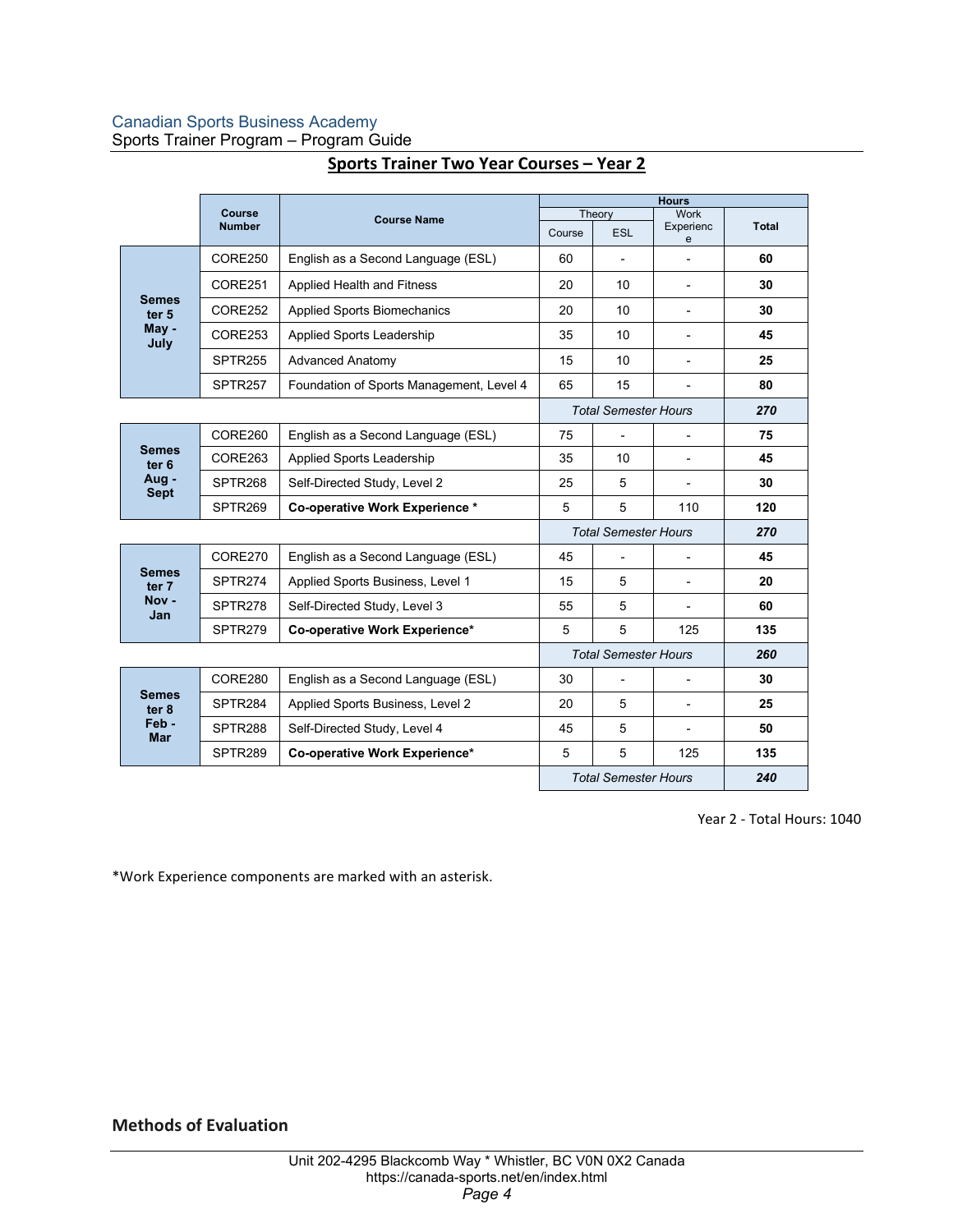## Canadian Sports Business Academy

Sports Trainer Program – Program Guide

- 1. Assessments for each course can be found on each course outline.
- 1. Year-End Presentations: Students will be required to complete a final presentation by the end of each year. The purpose of the presentation is to report your accomplishments in the program. Details of the final presentation will be provided to you at the beginning of semester 4 and 8.

## **Program Completion Requirements**

- Students must achieve a passing grade in all courses.
	- o Elective Courses (not required to pass course):
		- CORE132, CORE133
- Students must achieve a passing grade in their final presentation.

## **Course Exemptions**

Applicants can apply for an exemption from individual courses in their program if they have proven the completion of comparable learning as follows;

- 1. English as a Second Language (ESL) Proof of English proficiency level of above C1 or equivalent.
- 2. Wilderness First Aid Certificate of First Aid/CPR of at least 20hrs and valid throughout the school year.